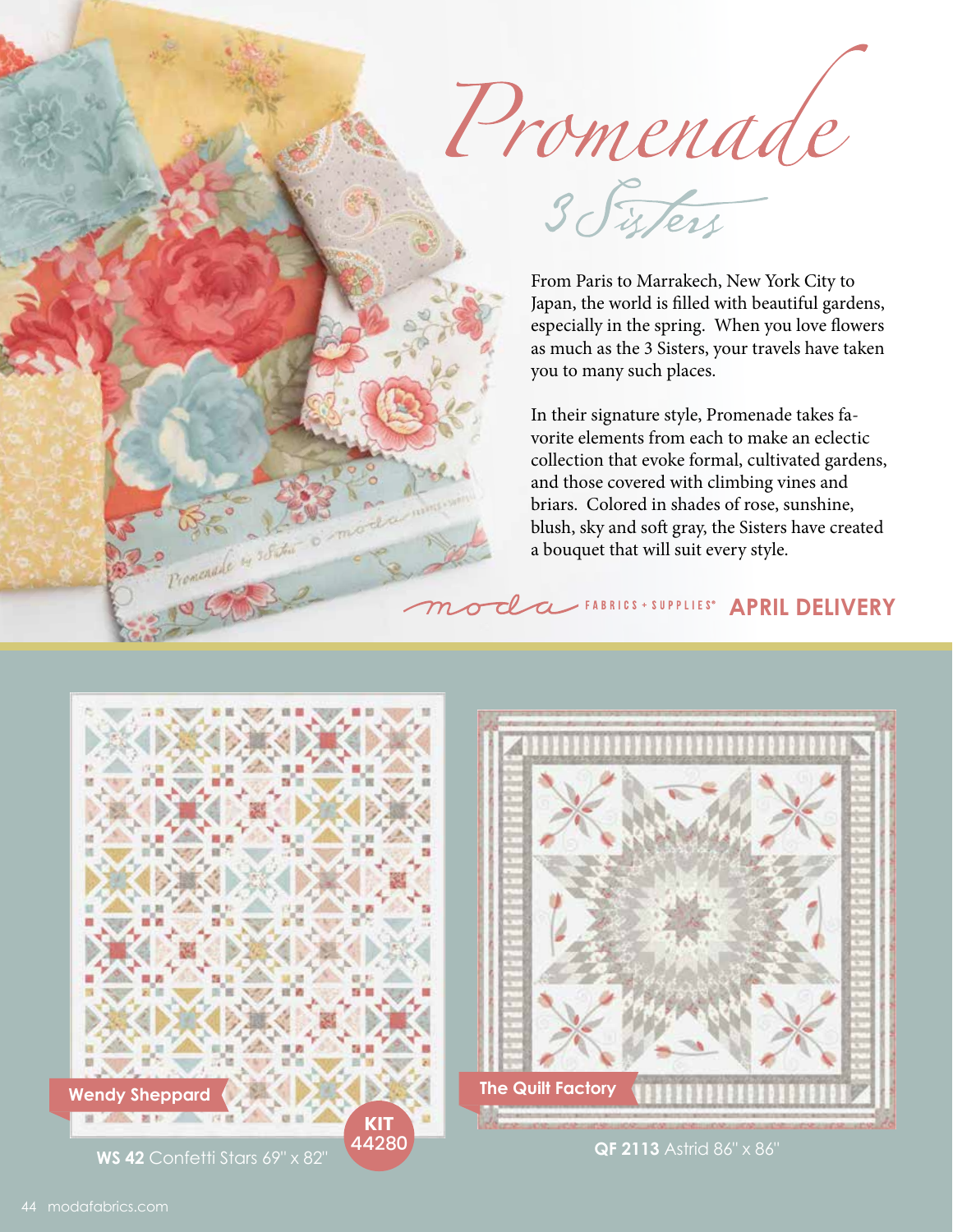Promenade 3 Sisters

108 INCH 100% Cotton



A walk in nature walks the soul back home. - Mary Davis



**CHD 2134** Promenade Stars 67" x 78"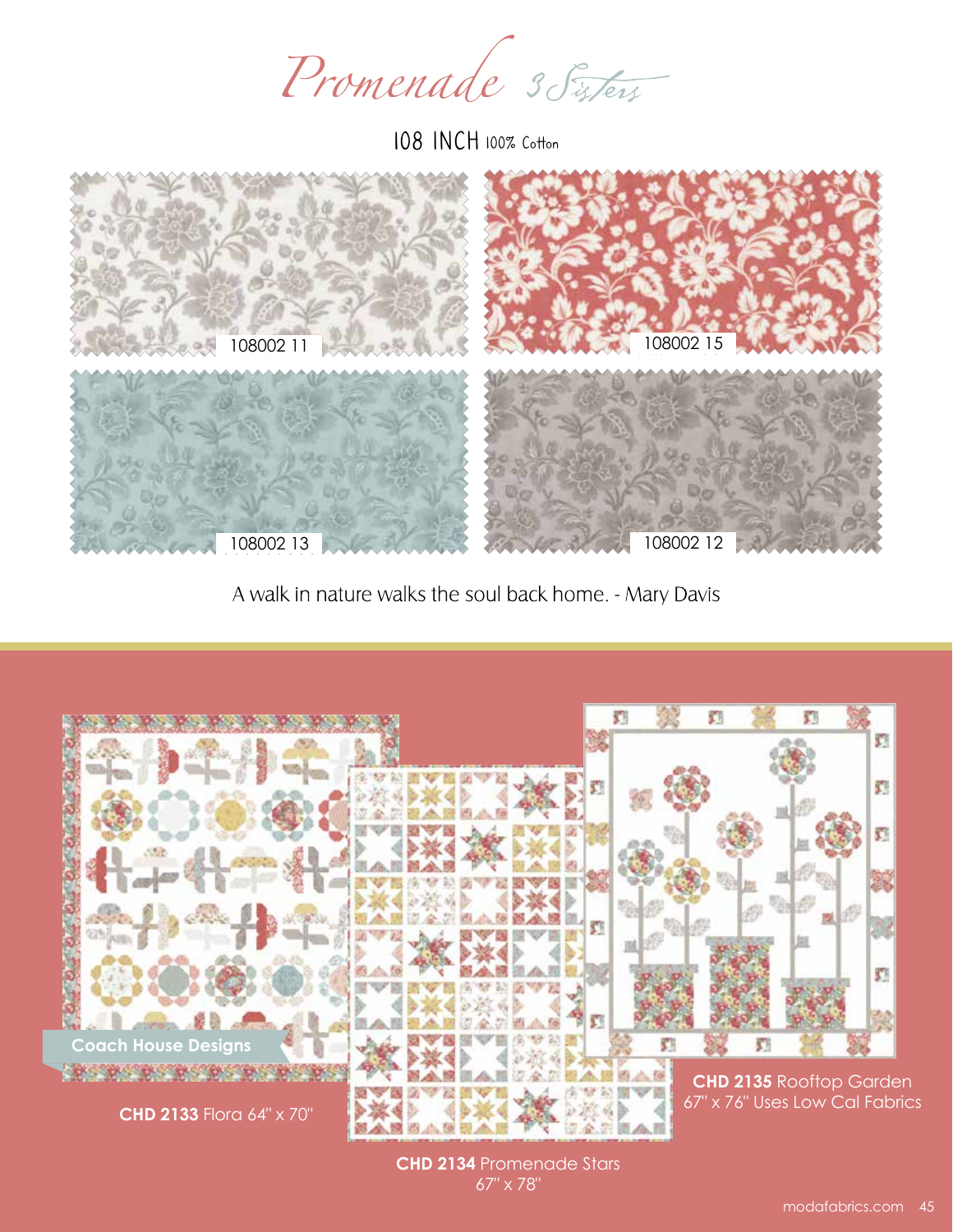Promenade 3 Sisters



*APRIL DELIVERY*  $\overline{\boldsymbol{\alpha}}$ 

**OFF WHITE**<br>9900 200 **OFF WHITE 9900 200**

**DRIFTWOOD 9900 429**

46 modafabrics.com